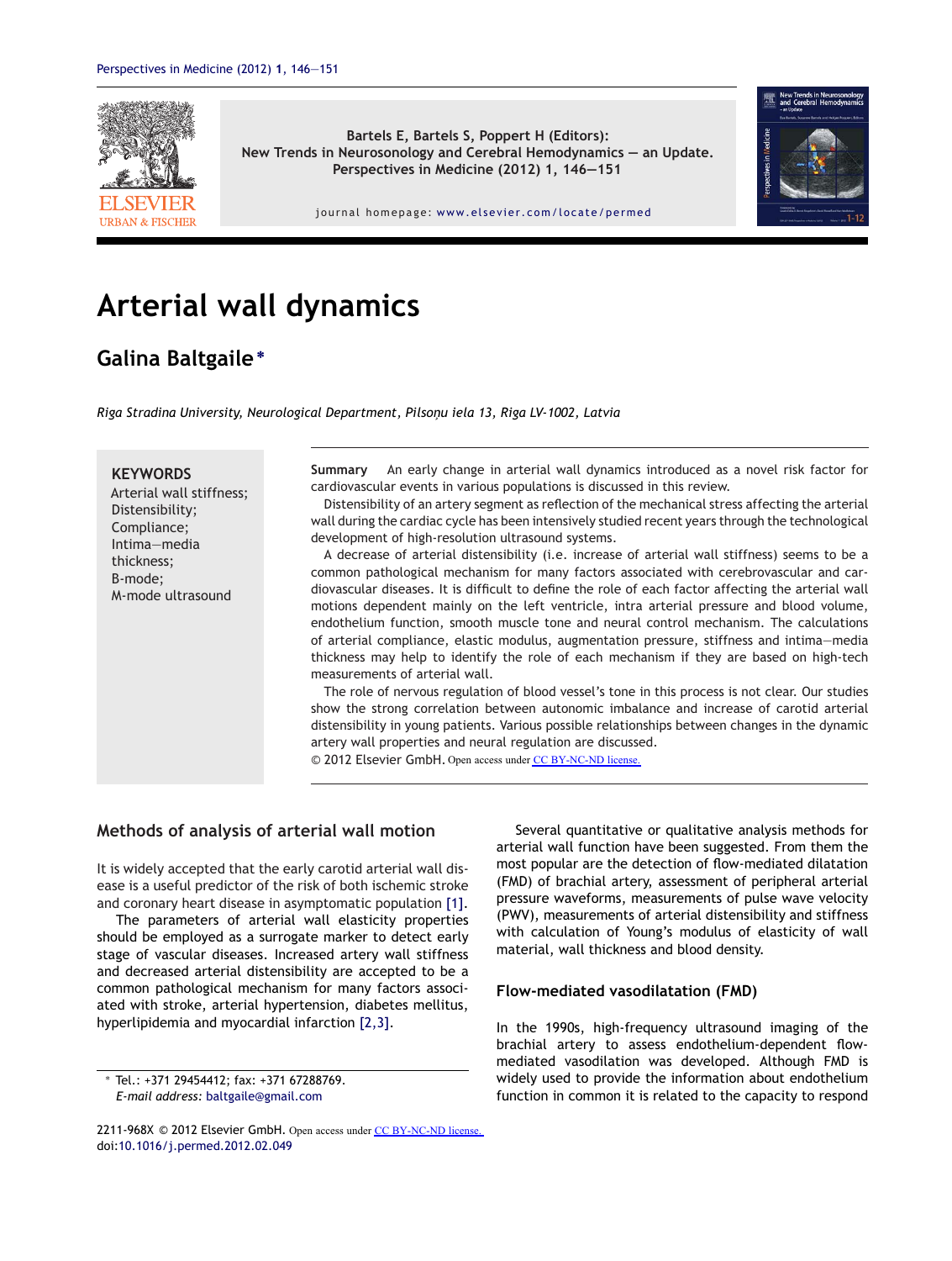to different stimuli and confers the ability to self-regulate tone of the brachial artery only [\[4\].](#page-5-0)

#### **Pulse wave velocity (PWV)**

Another assessment of arterial stiffness and compliance can also be performed by measurements of the speed of travel of the pressure pulse wave along the specified distance on the vascular bed. To measure PVW, pulse wave signals are recorded with pressure tonometers positioned over carotid and femoral arteries and are calculated as a ratio of distance and time delay:

$$
PWV = \frac{Distance(D)}{Time delay(\Delta T)} m/s
$$

Measurement of aortic PWV seems to be the best available non-invasive measurement of aortic stiffness while it is not specific for changes in elastic properties of carotid arteries [\[5—7,10\].](#page-5-0)

## **Parameters of arterial wall distensibility and stiffness**

Since no precise direct measurement method for the determination of arterial wall elasticity or stiffness has been suggested several indirect methods such as calculation of arterial compliance, Young's modulus of elasticity, stiffness index and arterial distensibility are commonly used.

The different parameters of carotid artery's wall elasticity could be measured by high resolution B-mode and M-mode ultrasound using manual and automatic measurements as well as wall echo-tracking system [\[8,9\].](#page-5-0) Development of methods based on ultrasound RF signal, tissue Doppler imaging and other tracking systems helps to increase the accuracy of automatic measurement of vascular wall properties such as IMT, arterial stiffness/distensibility and wall compliance, although even these methods are not free from errors [\[8,11,12\].](#page-5-0)

The good reproducibility of carotid arteries diameters measured by 2D grayscale imaging, M-mode and A-mode (wall tracking) is proved [\[13\].](#page-5-0) However it is also mentioned that very small changes in linear measurements of carotid diameters can have big effects on estimates of arterial mechanical properties such as strain and Young's modulus. Additionally the cross-sectional imaging cannot be used to determine diameter or area of the lumen for a current clinical setting because of inadequate image definition of the lateral walls.

Carotid distensibility measured as changes in arterial diameter or circumferential area in systole and diastole is a reflection of the mechanical stress affecting the arterial wall during the cardiac cycle.

Distensibility can be calculated as Ds − Dd

where Ds is end-systolic diameter of artery. Dd is enddiastolic diameter.

Distensibility or Wall Strain = 
$$
\frac{Ds - Dd}{Dd}
$$

Cross-sectional distensibility = 
$$
\frac{As - Ad}{Ad}
$$

where As is the systolic cross-sectional area of artery. Ad is diastolic cross-sectional area.

It is difficult to understand and define the role of each factor influencing the arterial wall dynamics. Vasodilatation and vasoconstriction are dependent upon the left ventricle and intra arterial pressure and blood volume, endothelium function, smooth muscle tone and neural control mechanism.

Could the type of measurement and analysis of arterial wall distensibility help to define the mainly affected part of arterial wall involved in pathological process?

The influence of left ventricle function on a blood pressure could be measured by calculation of total arterial compliance:

$$
TAC = \frac{SV}{PP}
$$

where SV is left ventricle stroke volume.

Classical compliance is a change in blood volume in response to a given change in expanding pressure:

$$
CC = \frac{\Delta V}{\Delta P} - \text{volume change to pressure ratio}
$$

Since the distensibility of arterial wall is mainly blood pressure and volume dependent the systolic and diastolic pressure ratio is included in a most of calculations of vessel's elastic properties [\[14,15\].](#page-5-0)

Wall stress can be defined as the difference in systolic and diastolic blood pressure:

Pulse pressure (PP) =  $Ps - Pd$ 

The stress/strain relationship can be measured as vessel's diameter (or area) and pressure compliance given by different equations [\[16,17\].](#page-5-0) The most frequently used are:

$$
Compliance (C) \quad C = \frac{Strain}{PP}
$$

Pressure/strain elastic modulus (EM) is calculated as

$$
EM = K \times \frac{Ps - Pd}{Strain}
$$

where *K* is conversion factor for mmHg to Nm = 133.3.

Young modulus of elasticity (*Y*) which reflects the stiffness of an isotropic elastic material and can be defined as a ratio of stress to strain per unit area [\[18\].](#page-5-0)

$$
Y = \frac{\Delta P}{\Delta D} \cdot \frac{Dd}{IMT}
$$

where IMT is intima—media thickness. Stiffness index  $(\beta)$  is calculated as

$$
\beta = \ln \frac{Ps}{Pd} \cdot \text{Strain}
$$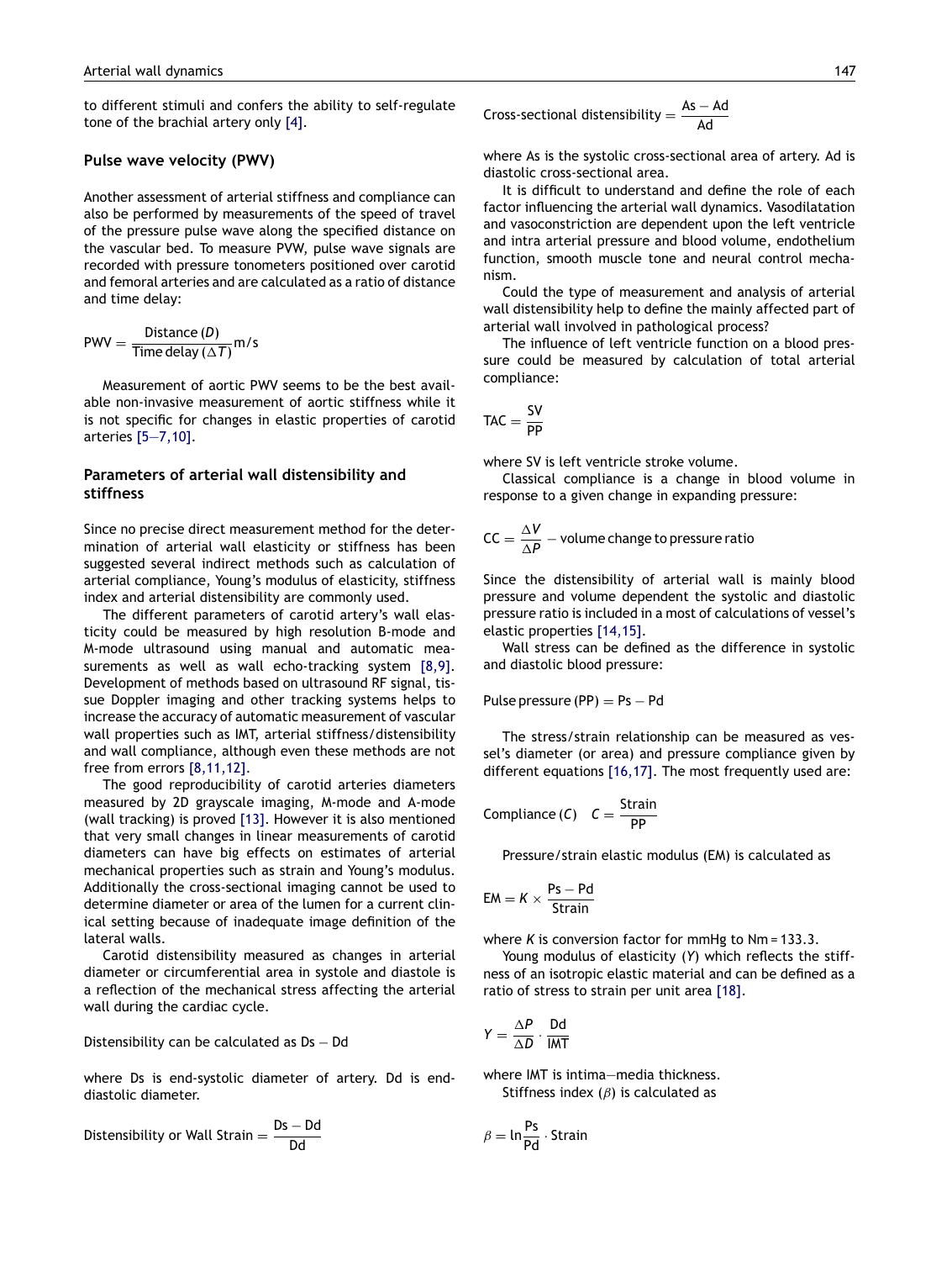<span id="page-2-0"></span>Young elastic modulus (EINC)

$$
EINC = \frac{3(1 = LCSA/WCSA)}{DIST}
$$

where  $LSCA -$  luminal cross-sectional area; WSCA  $-$  mean wall cross-sectional area; DIST — cross-sectional distensibility.

There are some beliefs that inclusion of different measurements of wall properties as well as hemodynamic parameters in equation could provide more informative and comprehensive index.

Like EINC-pressure and EINC-stress curves calculated from IMT and from diameter and pressure waveforms could provide more precisely direct information about elastic properties of the wall material that is independent of the vessel's geometry, whereas distensibility gives information on the elastic properties of the artery as a hollow structure [\[19\].](#page-5-0)

The same could be said about the measure of contribution that the wall reflection makes to systolic arterial pressure. These measurements of reflecting waves coming from periphery to centre are calculated as augmentation pressure (AG) and augmentation index (AI) [\[20,21\].](#page-5-0)

The disadvantage of above mentioned calculations lies in the comparison of elastic properties of different arteries like the comparison of wall dynamics of carotid artery to changes in blood pressure measured in a brachial artery. Calculations of FMD, PWV, Ai and other stiffness parameters cannot be attributed to carotid artery properties only since brachial, femoral, aortic and internal carotid arterial segments differ in the proportion of elastin—collagen to smooth muscle as well as proportion of endothelium to media layer and neural control.

Thus, the recording of pressure ratio during the cardiac cycle in a brachial artery can provide only indirect information of pressure/strain ratio in carotid artery. Considering this argument, it seems logical to evaluate carotid artery wall dynamics by ultrasound measurements of arterial wall structure and movements in a strictly precised vascular area.

## **Endothelium, smooth muscle and arterial distensibility**

Apart from the blood pressure as the major determinant of vessels stretch the blood flow shear stress could play the important role in arterial distensibility. Endothelial cells are the primary vascular cells exposed to shear stress from the friction of laminar blood flow against the vessels wall. One of possibilities to detect the influence of endothelium and smooth muscle on arterial distensibility or stiffness is the recording of intima—media thickness (IMT) and its relation to vessels diameter (Fig. 1). The most popular are the measurements:

IMT to vessel's radius ratio:

 $\frac{IMT}{Radius}$  $\frac{\mathsf{IMT}}{\mathsf{Radius}} = 2 \times \frac{\mathsf{IMT}}{\mathsf{mean internal diameter}},$ 



**Figure 1** M-mode image of the right bulb of common carotid artery of 24 years old female with normal arterial blood pressure. IMT is 0.049 cm. The artery distension during cardial cycle: Ds − Dd = 0.716 − 0.617 = 0.1 cm, where Ds is marked with + Dd marked with  $\times$ .

Mean circumferential wall stress (MCWS) [\[19\]](#page-5-0)

$$
MCWS = \frac{Mean BP \times mean internal diameter}{2 \times lMT}
$$

IMT and MCWS are indicative for changes in both endothelium and smooth muscle wall's layers since even high resolution ultrasound technique can provide the image of intima—media complex [\[22\].](#page-5-0) This technique with the phased tracking can obtain the measurements even of minute changes in IMT. From the maximum change in thickness during one heartbeat, the radial strain of each assigned layer in the artery wall  $(\varepsilon_r)$  is calculated as:

$$
\varepsilon_r = \frac{h_{\max} - h_{\min}}{h_{\max}}
$$

where  $h_{\text{max}}$  and  $h_{\text{min}}$  – maximum and minimum thickness of an assigned layer in the wall, respectively [\[23\].](#page-5-0)

Commonly used the IMT measurement become the marker of early stage of decreased elasticity or increased stiffness of arterial wall. Significant correlations between increased IMT and the presence of arterial hypertension, hyperlipidemia, arterial atherosclerosis, diabetes mellitus and aging had been proven in many studies [\[24\].](#page-5-0) IMT and carotid artery stiffness became useful predictors of the risk of cerebrovascular and cardiovascular events [\[25\].](#page-5-0)

Some results of the correlations between IMT and arterial distensibility indicate that gender- and age-related differences can be manifested even in young, healthy adults and may be identified with techniques that assess carotid distensibility across a range of pressures [\[26\].](#page-5-0)

Although smooth muscle tone is a key determinant of mechanical properties of arteries its assessment in humans is technically limited and direct contribution of vascular smooth muscle to artery elastic mechanics is controversial [\[26,27\].](#page-5-0) Detecting the influence of tone on arterial properties is possible by applying sympathetic/parasympathetic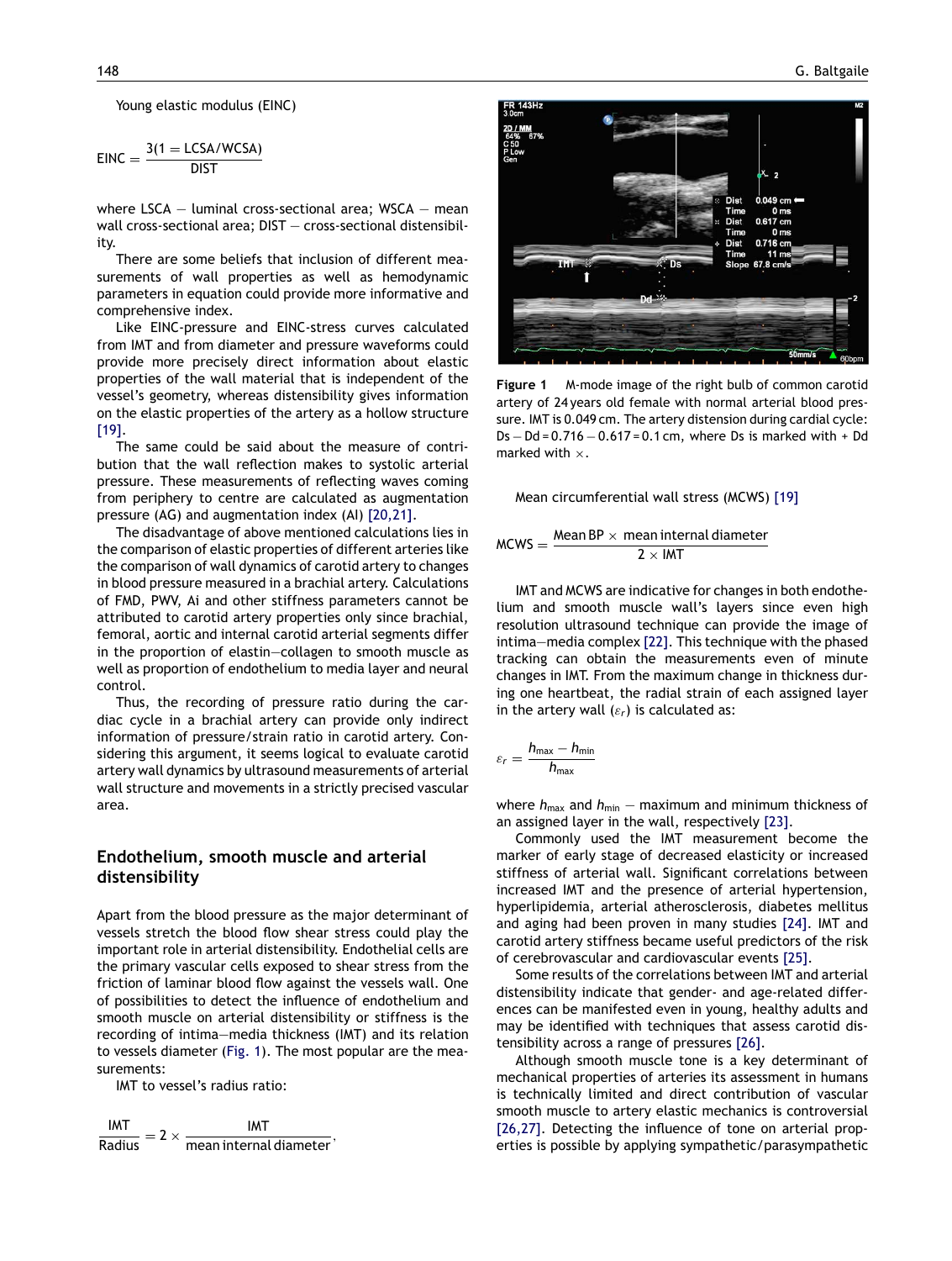stimulating test to the measurements of wall elastic properties.

## **Neural stimuli and arterial distensibility**

There is the certain association between the changes in carotid arterial distensibility and autonomic imbalance. Some results of investigations suggest that the pathophysiological state of arterial distensibility may modify the autonomic balance. Carotid arterial distensibility is an important determinant of improvement in autonomic nervous regulation after the function of left ventricular wall motion abnormality has been improved [\[28\].](#page-5-0) All together both factors — changes in carotid distensibility and changes in left ventricular diastolic filling can influence carotid baroreceptors. Although it is known that baroreceptor sensitivity is reduced with increasing age and in patients with arterial hypertension it is difficult to determine whether this reduction is caused by reduction of arterial distensibility or disturbances in the neural transduction part of baroreflex arc [\[8\].](#page-5-0) Some data support the hypothesis that reduction in carotid artery wall elastic properties may lead to low vagal tone. Increased cardiovascular risk associated with low vagal tone may partly be mediated via changes in carotid artery elastic properties [\[29\].](#page-5-0)

The hypothesis that carotid arteries undergo rapid changes in distensibility on moving from the supine to head-up tilt postures and, subsequently, that this change in carotid distensibility might be associated with concurrent reductions in cardiovagal baroreflex sensitivity had been tested [\[30\].](#page-5-0) It might be speculated that the reduction in diameter and maximal distensibility of the carotid region in orthostatic tests alters the interactive effects of the various types of baroreceptor afferents from the carotid sinus that differentially affect blood pressure control. Some findings indicate that sympathetic activation is able to decrease radial arterial compliance in healthy subjects. The reduction in arterial compliance probably resulted from complex interactions between changes in distending blood pressure and changes in radial arterial smooth muscle tone [\[31\].](#page-5-0)

Values of rates of carotid distention are highly variable in young healthy individuals. There are also findings of carotid sinus distensibility exceeded aortic arch distensibility at the ages<35 whereas this relation was reversed at the ages >35. It could be assumed that this feature may impact on the ability to observe more consistent acute adaptations to postural perturbations [\[32\].](#page-5-0) These findings can also be explained by more pronounced effect of nervous regulation on arterial wall motion in young people. Furthermore the fact mentioned in the SMART study that some patients with the low systolic blood pressure had decreased arterial stiffness i.e. increased arterial distensibility coincided with our numerous observations in the practical survey of blood vessels and provoked the question whether it is a consequence of imbalance of autonomic regulation of wall dynamics [\[2,33\].](#page-4-0)

## **Material and method**

To detect the changes in the carotid artery wall tone we examined 97 young patients (42 men, 55 women from 17 to 35 years of age,) selected from patients who visited our hospital between 2002 and 2005 for clinical examinations. The main complaints were weather dependent and stress related headache, dizziness, excessive sweating, orthostatic light headedness, postural hypotension and fainting in history. All of the clinical routine tests had been done to exclude any disease which could cause above mentioned symptoms. Blood pressure instability during orthostatic test had been detected in the most of cases (*n* = 78) The tendency to low brachial blood pressure (s/d  $101/54 \pm 12/9$  mmHg) found in 66 cases and slightly raised brachial blood pressure  $(s/d 140/75 \pm 9/7$  mmHg) in 12 cases. All patients underwent neck and cerebral blood vessels examination as a part of clinical tests. Results of ultrasound examinations of carotid artery had been compared with the results of the same examination of control group from 25 sex and age matched healthy individuals.

As a part of routine ultrasound examinations blood vessels of neck were examined usual way by 4—7.5 MHz linear probe and cerebral vessels by 3—3.5 MHz sectoral probe using two ultrasound systems — ''Applio'', Toshiba Medical Systems and ''iE-33'', Philips. Measurements had been done by one experienced examiner and data from both ultrasound systems had been compared. The small group of 7 patients was observed using both machines.

Ultrasound images of carotid artery were acquired and IMT measurements were done using B-mode regime usual way. Blood flow was examined using Color and Power Doppler mode in a standard regime. To register arterial wall's moving during cardiac cycle the M-mode was applied additionally to B-mode and Color-mode images. With a high M-mode resolution it was possible to define all layers of arterial wall and to measure IMT. All measurements of vessel's IMT and wall movement obtained from B-mode images and M-mode images had been compared and subsequent mean values had been calculated to avoid inevitable errors ([Figs. 1 and 2\)](#page-2-0). The area for measurements was carotid bulb dilation. The wall movements were measured as end-systolic (Ds) and end-diastolic (Dd) diameters of carotid artery [\(Fig. 1\).](#page-2-0)

#### **Results**

There was a good comparability of measurements obtained using both ultrasound systems.

IMT of carotid artery of normotensive and hypotensive patients with a signs of autonomic nervous dysfunction did not differ from IMT of healthy controls (mean far wall CCA IMT  $0.46 \pm 0.07$  mm, max  $-0.53 \pm 0.08$  mm) while patients with mild hypertension had higher rates of far wall CCA IMT (mean  $0.54 \pm 0.07$  mm, max  $0.65 \pm 0.09$  mm).

The carotid artery distensibility was significantly higher in a patient group as compared with a group of healthy controls:  $0.11 \pm 0.04$  cm and  $0.07 \pm 0.02$  cm respectively. The same change in distensibility in patients with initial mild hypertension was not statistically significant.

The peak systolic blood velocity in carotid artery  $(V_{max} \pm sd$  125  $\pm$  15 cm/s) was increased compared to healthy individuals ( $V_{\text{max}}$  87  $\pm$  13 cm/s) Systolic acceleration was accompanied by increase of pulsative index  $(1.96 \pm 0.87)$  as a result of drop of diastolic velocity [\(Fig. 2\).](#page-4-0)

Signs of impaired arterial wall tone occurred as vascular bruits and heart tone registered not only in dopplerograms of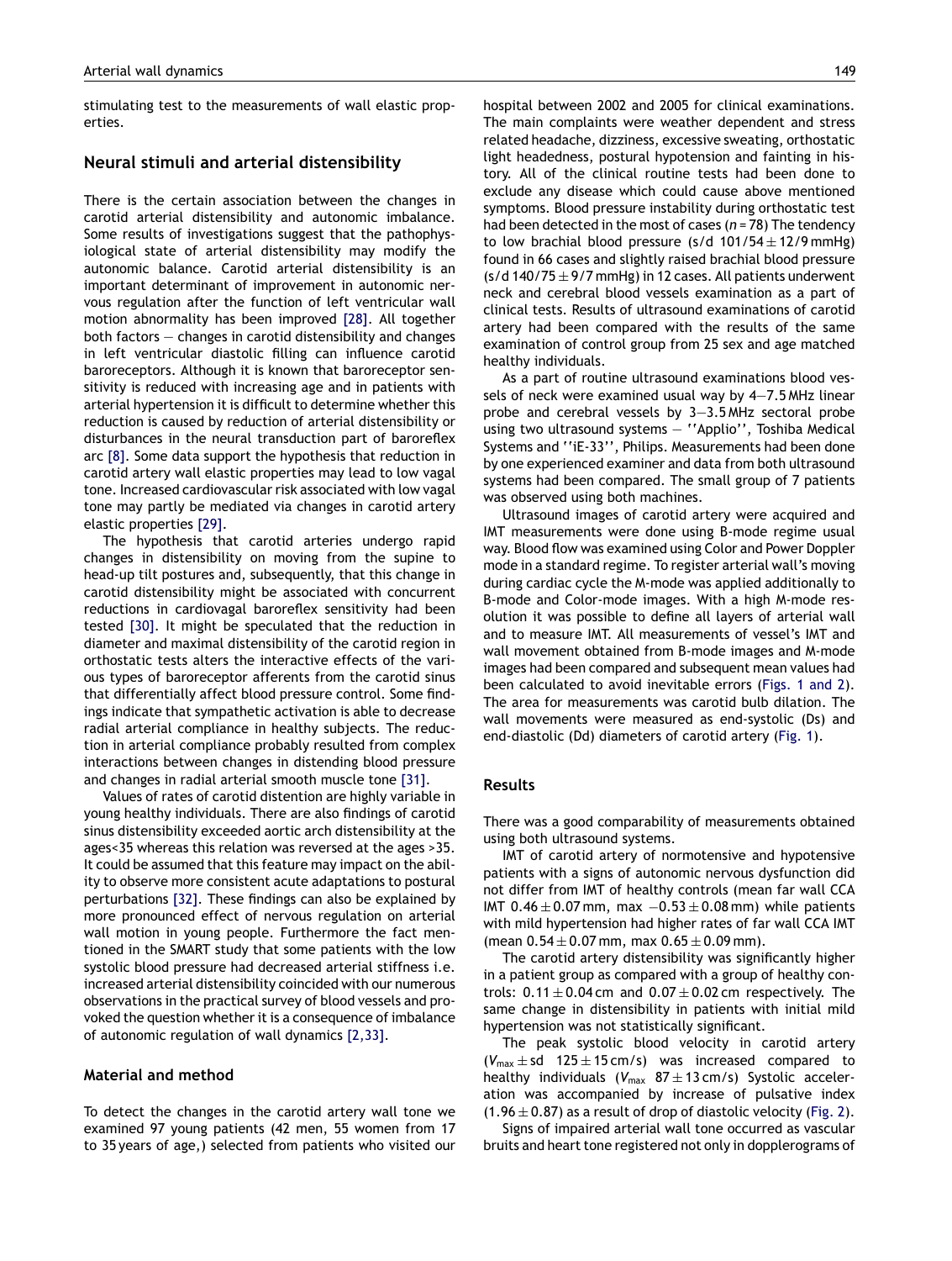<span id="page-4-0"></span>

**Figure 2** B-mode images of the carotid artery of the same patient. Comparative measurements of IMT: A and  $B - auto$ matic measurements of mean IMT (0.47 mm, 0.44 mm),  $C =$ manual measurement of max IMT (0.44 mm). Compare to IMT measurement by M-mode (0.49 mm) from [Fig. 1.](#page-2-0)



**Figure 3** Representative M-mode (A) and color-coded duplex sonographic (B) images of carotid artery (near bulb region) of 18 years old female patient with low blood pressure (90/50 mmHg), and orthostatic intolerance. Increased artery distensibility during cardiac cycle Ds (marked as +)  $-$  Dd (marked as  $\times$ ) = 0.16 cm. Significantly high peak systolic velocity −180 cm/s with diastolic drop: pronounced diastolic notch and significantly increased systolic/diastolic ratio 7.5.

carotid arteries but also in intracranial arteries were found in 48 of cases. 16 patients had additional mid-diastolic wave as additional wall distention (not exceeded  $0.02 \pm 0.01$  cm) accompanied by high systolic blood flow velocity with a prominent increase of systolic/diastolic velocities ratio. All these patients had significant brachial pressure fall during orthostatic test indicated the lack of autonomic nervous regulation (Fig. 3).

## **Conclusion and discussion**

The strong correlations exist between carotid arterial elastic properties and carotid baroreceptors, cardiovagal baroreflex sensitivity with an impact on arterial blood pressure and stroke volume. We can assume the interdependency between carotid distensibility and autonomic balance. Whereas some studies suggest that reduced elastic properties of carotid arteries cause the reduction of cardiovagal baroreflex sensitivity resulted in changes of hemodynamic, the results of our previous and recent studies show the dependence of carotid arterial distensibility on autonomic neural regulation of wall tone.

The autonomic imbalance in young people was associated with the increase of arterial distensibility, expressed as increase of carotid arterial systolic/diastolic diameter change, sometimes additional arterial mid-diastolic wall motion, accompanied by abnormal distribution of flow velocity during cardiac cycle with the marked systolic flow acceleration and significant increase of systolic/diastolic ratio.

This conclusion coincides with the findings of the decreased arterial stiffness in a young people under the acute sympathetic stimulation of artery. These results may be explained by an unloading of stiffer wall components during active arterial constriction under influence of autonomic stimulation [\[27\].](#page-5-0) The further comparable evaluation of patients with different impairment of nervous system could help to determine the role of nervous regulative function on arterial wall dynamics.

Taking into account many basic mechanisms and various factors influencing arterial wall dynamics it is difficult to measure the impact of each of them separately. Arterial wall stiffness or distensibility measurements reflect the dynamics of all structures of the arterial wall as well as dynamics of blood perfusion. Arterial mechanical properties can be calculated in different ways including parameters of various factors affecting wall motion. The development of the high resolution ultrasound tracking techniques makes it possible more accurate measurements of arterial elastic properties which is extremely important for early detection of vascular pathology.

## **References**

- [1] Rothwell PM. Carotid artery disease and the risk of ischemic stroke and coronary vascular events. Cerebrovasc Dis 2000;10:21—33.
- [2] Dijk JM, Algra A, van der Graaf Y, Grobbee DE, Bots ML, SMART Study Group. Carotid stiffness and the risk of new vascular events in patients with manifest cardiovascular disease. The SMART study. Eur Heart J 2005;26(12):1213—20.